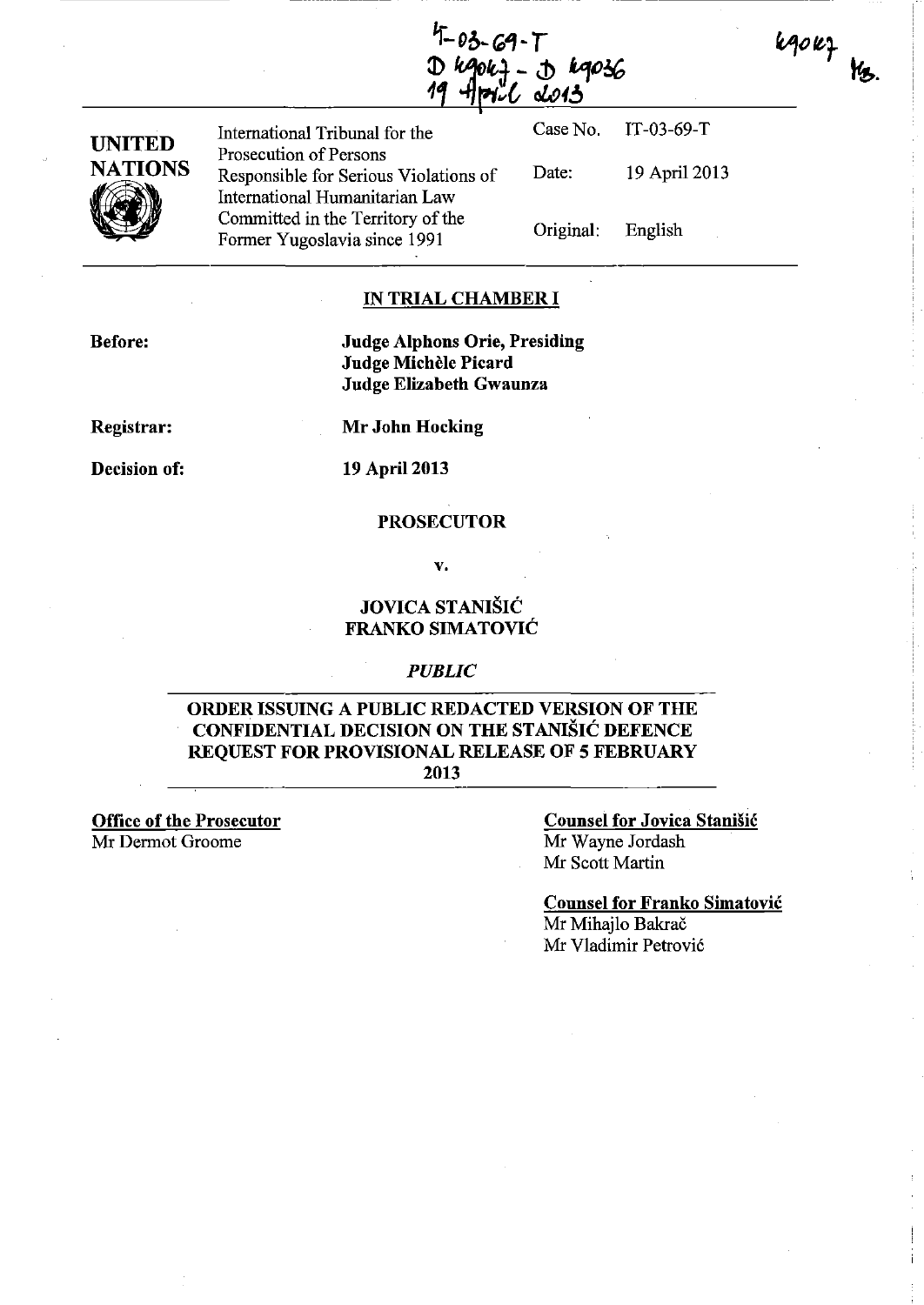1. On 5 February 2013, the Chamber issued the confidential "Decision on the Stanisic Defence Request for Provisional Release after Closing Arguments until Entry of Trial Judgement" ("Decision"), in which it granted provisional release of the Accused Jovica Stanišić ("Accused") from 7 February 2013 until the date of entry of the Trial Judgement.<sup>1</sup>

2. Confidential reports on the medical condition of the Accused have been filed regularly by the United Nations Detention Unit Reporting Medical Officer. The Chamber considers that these confidential reports require that portions of the Decision should remain confidential and hereby issues a public redacted version.

3. For the foregoing reasons, pursuant to Rule 54 of the Rules, the Chamber **ISSUES** a public redacted version of the Decision.

Done in English and in French, the English version being authoritative.

/ Judge Alphons Orle Presiding Judge

Dated this nineteenth day of April 2013 At The Hague The Netherlands

**[Seal of the Tribunal]** 

 $\mathbf{1}$ Decision on the Stanišić Defence Request for Provisional Release after Closing Arguments until Entry of Trial Judgement, 5 February 2013 (Confidential), para. 15.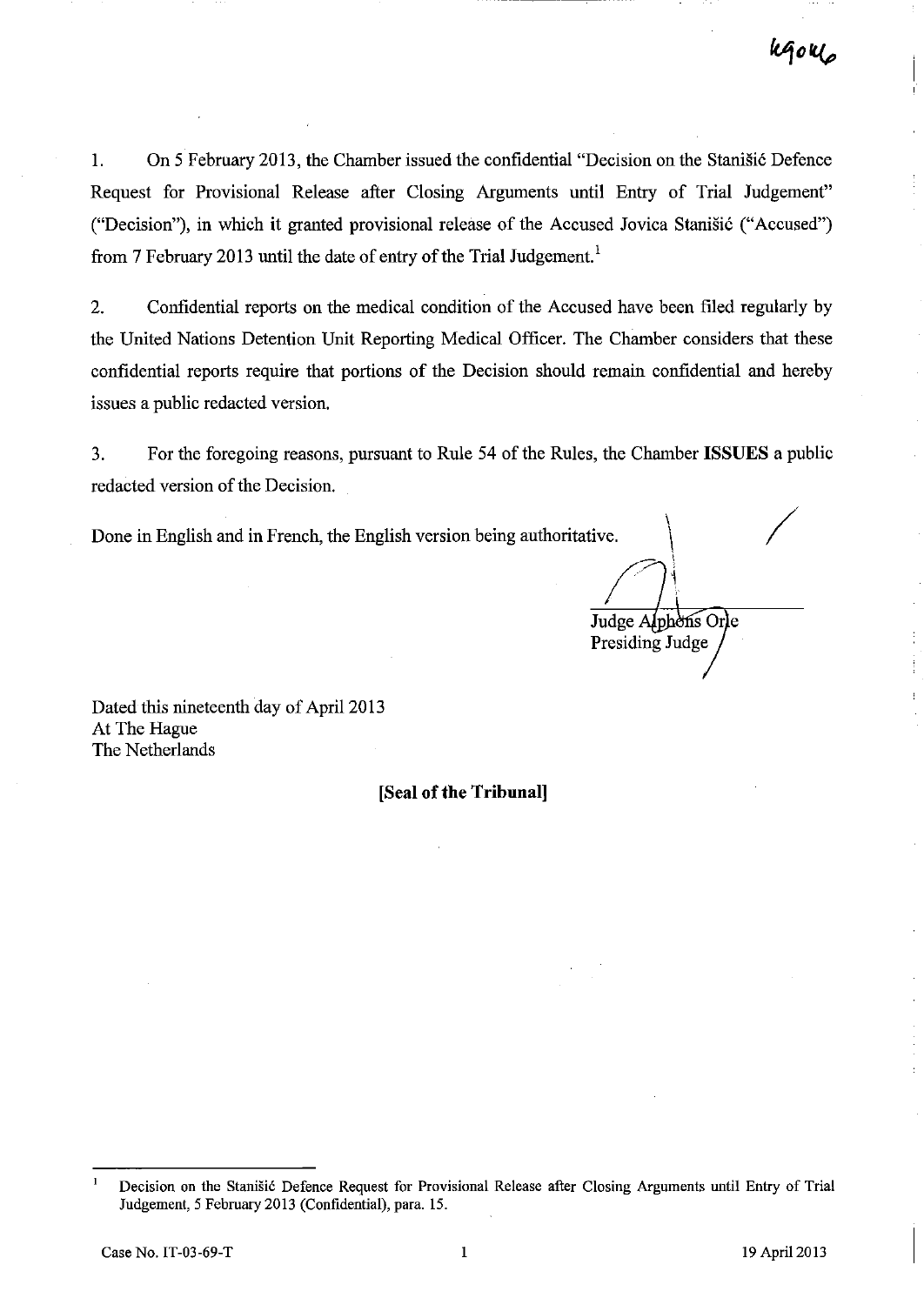kgoks

| <b>UNITED</b><br><b>NATIONS</b> | International Tribunal for the<br>Prosecution of Persons                | Case No.  | $IT-03-69-T$    |
|---------------------------------|-------------------------------------------------------------------------|-----------|-----------------|
|                                 | Responsible for Serious Violations of<br>International Humanitarian Law | Date:     | 5 February 2013 |
|                                 | Committed in the Territory of the<br>Former Yugoslavia since 1991       | Original: | English         |
|                                 |                                                                         |           |                 |

### **IN TRIAL CHAMBER I**

**Before:** 

**Judge Alphons Orie, Presiding Judge Michele Picard Judge Elizabeth Gwaunza** 

**Registrar:** 

**Decision of:** 

**Mr John Hocking** 

**5 February 2013** 

### **PROSECUTOR**

**v.** 

## **JOVICA STANISIC FRANKO SIMATOVIC**

## *PUBLIC REDACTED VERSION*

## **DECISION ON STANISIC DEFENCE REQUEST FOR PROVISIONAL RELEASE AFTER CLOSING ARGUMENTS UNTIL ENTRY OF TRIAL JUDGEMENT**

**Office of the Prosecutor**  Mr Derrnot Groome

## **Counsel for Jovica Stanisic**  Mr Wayne Jordash Mr Scott Martin

**Counsel for Franko Simatovic**  Mr Mihajlo Bakrač Mr Vladimir Petrovic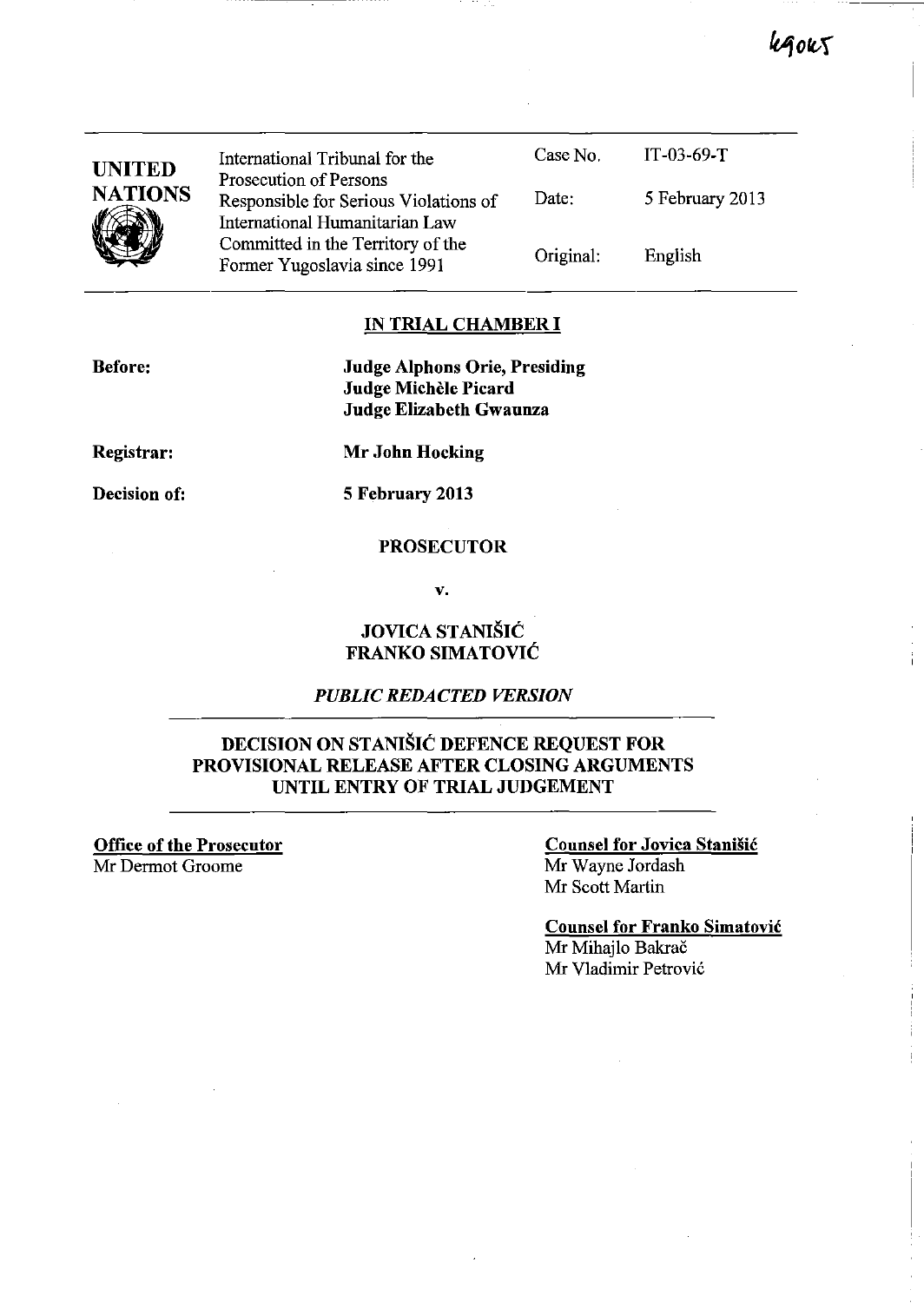# **I. PROCEDURAL HISTORY**

4. On 16 July 2012, the Chamber granted the provisional release of the Accused Jovica Stanišić ("Accused") from the conclusion of trial proceedings to the closing arguments ("Decision").<sup>2</sup> The Chamber denied without prejudice a request by the Stanišić Defence ("Defence") to grant provisional release from the conclusion of arguments until the rendering of the trial judgement.3 On 10 January 2013, the Defence filed another request for provisional release from the close of trial proceedings until the rendering of the trial judgement ("Request").<sup>4</sup> On 16 January 2013 the Tribunal's Host State filed a letter pursuant to Rule 65 (B) of the Tribunal's Rules of Procedure and Evidence ("Rules") stating that it did not oppose the Request.<sup>5</sup> On 24 January 2013, the Prosecution filed its response to the Request ("Response"),  $6$  On 30 January 2013, the Defence filed an addendum to its Request including a guarantee ("Serbian Guarantee") from the Republic of Serbia ("Serbia").<sup>7</sup>

# **11. SUBMISSIONS OF THE PARTIES**

5. The Defence submitted that the conditions for granting provisional release have been satisfied save for the guarantee of the Government of Serbia, which it anticipated would be provided shortly.<sup>8</sup> The Defence contends that the Accused has complied with the conditions set by the Chamber while on provisional release and that he will do so again if granted provisional release on this occasion.<sup>9</sup> The Defence underlines the fact that throughout the period of his provisional release since 20 July 2012, and according to his most recent medical report,  $[REDACTED]$ <sup>10</sup> The Defence submits that provisional release would have a positive impact upon the Accused's mental health, and points to previous examples in support of its contention.<sup>11</sup> The Defence also points to

<sup>&</sup>lt;sup>2</sup> Order Issuing a Public Redacted Version of the Confidential Decision on the Stanišić Defence Request for Provisional Release of 16 July 2012, 7 November 2012; Decision on the Stanišić Defence Request for Provisional Release, 16 July 2012 (Confidential), paras 15 (3)(a) and (c).

 $\overline{\mathbf{3}}$ Order Issuing a Public Redacted Version of the Confidential Decision on the StaniSic Defence Request for Provisional Release of 16 July 2012, 7 November 2012; Decision on the Stanišić Defence Request for Provisional Release, 16 July 2012 (Confidential), para. 6.

<sup>&</sup>lt;sup>4</sup> Stanišić Defence Request for Provisional Release after Closing Arguments until Entry of Trial Judgement, 10 January 2013 (Confidential).

 $\overline{\mathbf{5}}$ Letter of the Ministry of Foreign Affairs of the Kingdom of the Netherlands on Provisional Release for Mr. Jovica Stanisic, 16 January 2013.

<sup>&</sup>lt;sup>6</sup> Prosecution Response to Stanišić Defence Request for Provisional Release after Closing Arguments until entry of Trial Judgement, 24 January 2013 (Confidential).

<sup>&</sup>lt;sup>7</sup> Stanišić Defence Addendum to Stanišić Defence Request for Provisional Release after Closing Arguments until Entry of Trial Judgement, 30 January 2013 (Confidential with Confidential Annex).

 $\mathbf{g}$ Request, para. 7.

 $^{9}$  Request, para. 8.

 $^{10}$  Request, paras 9-11.

Request, para. 12.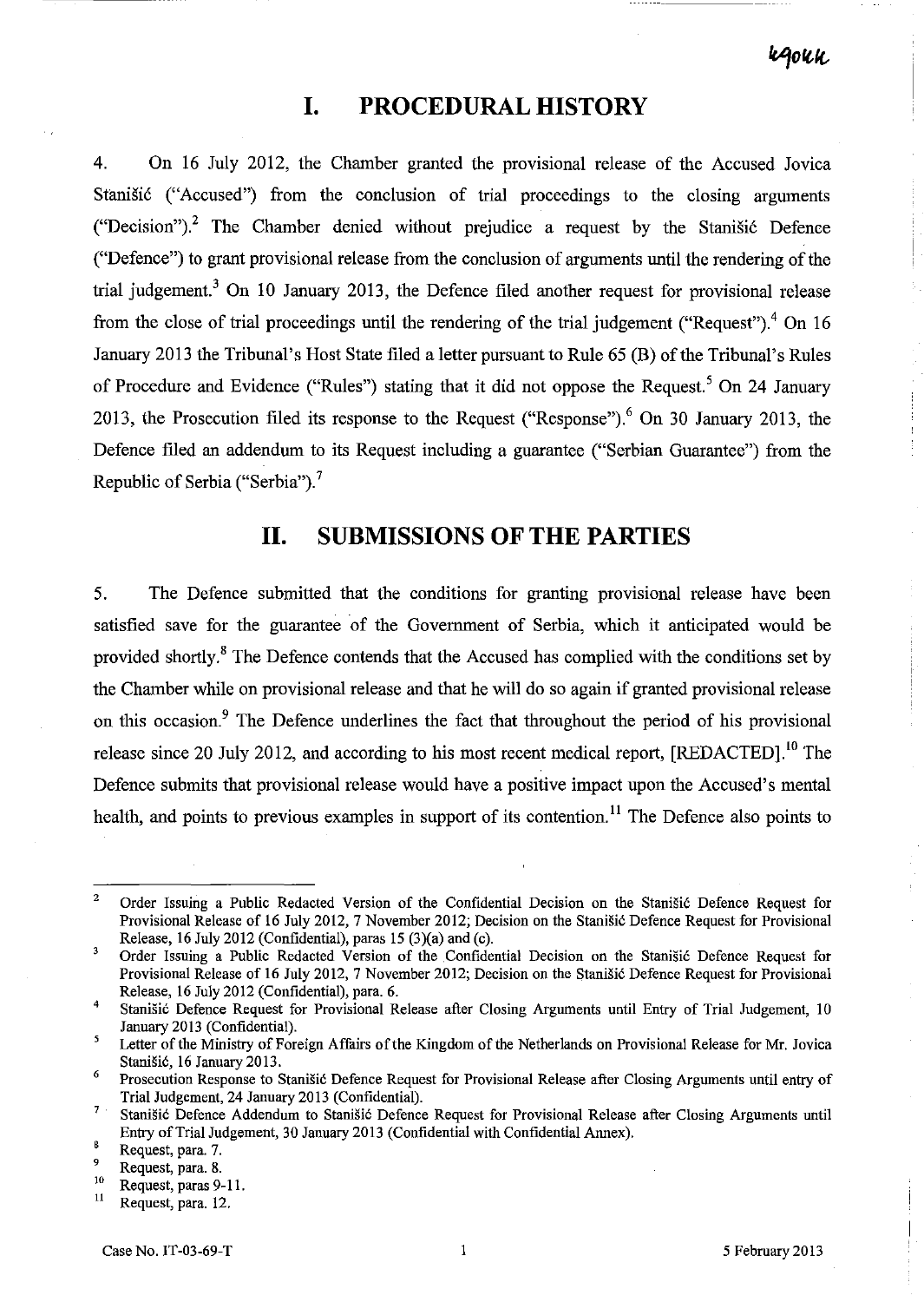examples of provisional release having been granted pending the entry of the Trial Judgement in other cases before the Tribunal. <sup>12</sup>

6. In its Response, the Prosecution submits that prior to any decision being taken on the Request, the Chamber should order a comprehensive review of the Accused's health.<sup>13</sup> The Prosecution contends that as the trial is at an advanced stage, the risk of the Accused failing to appear is the greatest it has been since the proceedings commenced and that this risk is compounded by the Tribunal's reliance on States' co-operation to apprehend fugitives.<sup>14</sup> It further suggests that the guarantees that have previously been provided by Serbia have not been forthcoming as of yet, and are unlikely to be provided.<sup>15</sup> In the event that the Chamber decides to grant provisional release, the Prosecution submits that it should be for an initial period of three months.<sup>16</sup>

# **Ill. APPLICABLE LAW**

7. The Chamber recalls and refers to the applicable law governing provisional release as set out in its previous decisions.<sup>17</sup>

# **IV. DISCUSSION**

8. As a preliminary matter, the Chamber notes that the Serbian Guarantee has been provided. As such, the Prosecution submissions on this issue are moot.

9. The Chamber recalls its discussion in previous decisions whereby it was satisfied that the . Accused would appear before the Tribunal and would not pose a danger to any victim, witness or other person.<sup>18</sup> The Chamber has not received any information indicating a change of circumstances in this regard. The Chamber further considers the Prosecution contention that the Accused is a flight risk given the late stage of the proceedings, to lack sound foundation. The Chamber also gives due weight to the Serbian Guarantee. The Chamber is therefore satisfied that the Accused, if

<sup>&</sup>lt;sup>12</sup> Request, paras 14-18; *Prosecutor v. Prlić et. al*, Case No. IT-04-74-AR65.5, Decision on Jadranko Prlić's Motion for Provisional Release, 24 November 2011 (public with public and confidential annexes); *Prosecutor* v. *Mica Stanišić & Župljanin*, Case No. IT-08-91-T, Decision Granting Mičo Stanišić's Request for Provisional Release, 6 June 2012.

**<sup>13</sup> Response, para. 2.** 

**<sup>14</sup>Response, para. g.** 

 $\frac{15}{16}$  Response, para. 9.

 $16$  Response, para. 12.

<sup>17</sup> Decision on Simatovi6 Request for Provisional Release, 13 December 2011, paras 6-7 and the decisions cited **therein.** 

<sup>&</sup>lt;sup>18</sup> Decision on Stanišić Defence Request for Provisional Release, 10 April 2012 (Confidential), para. 7 and decisions cited therein.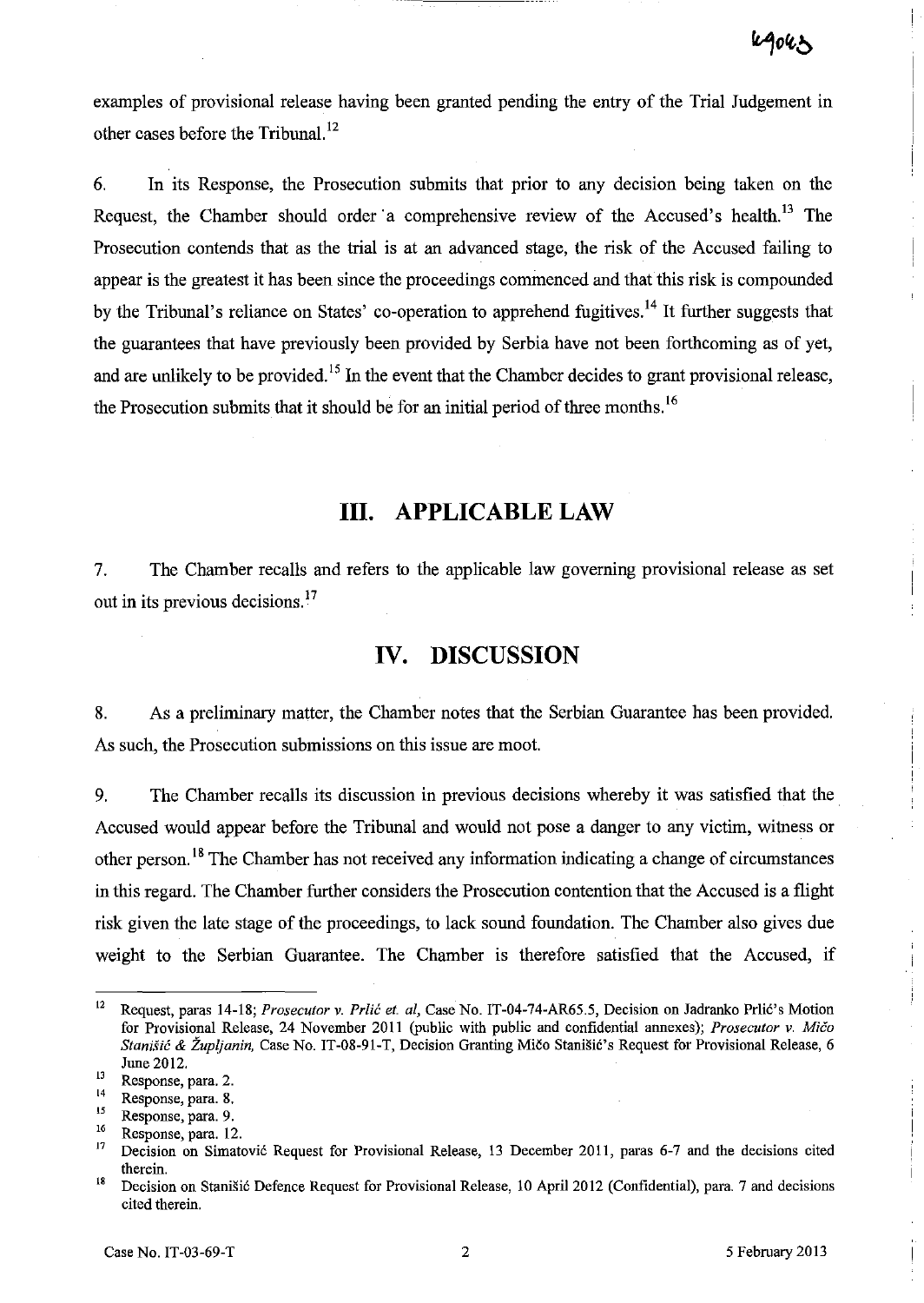provisionally released, will appear for trial and will not pose a danger to any victim, witness, or other person.

10. In light of the frequency of reporting by the Reporting Medical Officer ("RMO") as summarised below, the Chamber possesses adequate information regarding the Accused's health in order to assist it in reaching a decision. As such, the Prosecution's request for a "comprehensive review" of the Accused's health is denied.

11. In the Decision, the Chamber expressed concerns that the risk of a sudden deterioration in the Accused's health was not insignificant.<sup>19</sup> A summary of the Accused's medical reports in recent months is as follows: according to the RMO on 19 September 2012, [REDACTED].<sup>20</sup> On 31 October 2012, the RMO reported  $[REDACTED]$ <sup>21</sup> According to the RMO report of 21 November 2012,  $[REDACTED]$ <sup>22</sup> On 12 December 2012, the RMO reported  $[REDACTED]$ <sup>23</sup> The most recent report filed by the RMO states  $[REDACTED]$ .<sup>24</sup> It further states  $[REDACTED]$ .<sup>25</sup>

12. Based on the RMO's reporting, the Chamber fmds that the Accused's health is at present comparatively stable and that any difficulties that may arise are capable of being managed while he is on provisional release. The RMO reports do not suggest that provisional release would obstruct the Accused's medical treatment. Furthermore, any previous concerns regarding potential disruption of the proceedings are offset to a great extent by the very late stage of the trial.

13. The Chamber does however wish to continue the set of conditions currently in operation for monitoring, treating and reporting on the Accused's health outside of the UNDU in order to address the risks posed by the Accused's medical condition while on provisional release. This set of conditions relied in part on the submission of a personal guarantee and waiver of doctor-patient privilege by the Accused ("Personal Guarantee and Waiver").<sup>26</sup> Provided the Defence again submits a Personal Guarantee and Waiver, the Chamber finds that it would be able to impose conditions which, in light of the comparatively stable state of the Accused's health, would reduce the risk of a serious disruption to the remainder of the trial. On balance, the Chamber considers that provisional release would be appropriate.

<sup>&</sup>lt;sup>19</sup> Decision, 16 July 2012, para. 10.<br><sup>20</sup> BMO report of 20 September 201

 $\frac{20}{21}$  RMO report of 20 September 2012.

 $^{21}$  RMO report, 31 October 2012.

 $\frac{22}{23}$  RMO report, 21 November 2012.

 $^{23}$  RMO report, 12 December 2012.

<sup>&</sup>lt;sup>24</sup> RMO report, 21 January 2013.

 $^{25}$  RMO report, 21 January 2013.

See for e.g. Decision on Stanišić Request for Provisional Release, 16 July 2012 (Confidential), paras 13, 15; Decision on Urgent Stanišić Motion for Provisional Release, 10 December 2010 (Confidential), paras 11-12, 14; Decision on Urgent Stanišić Request for Provisional Release, 11 October 2010 (Confidential), paras 13-15.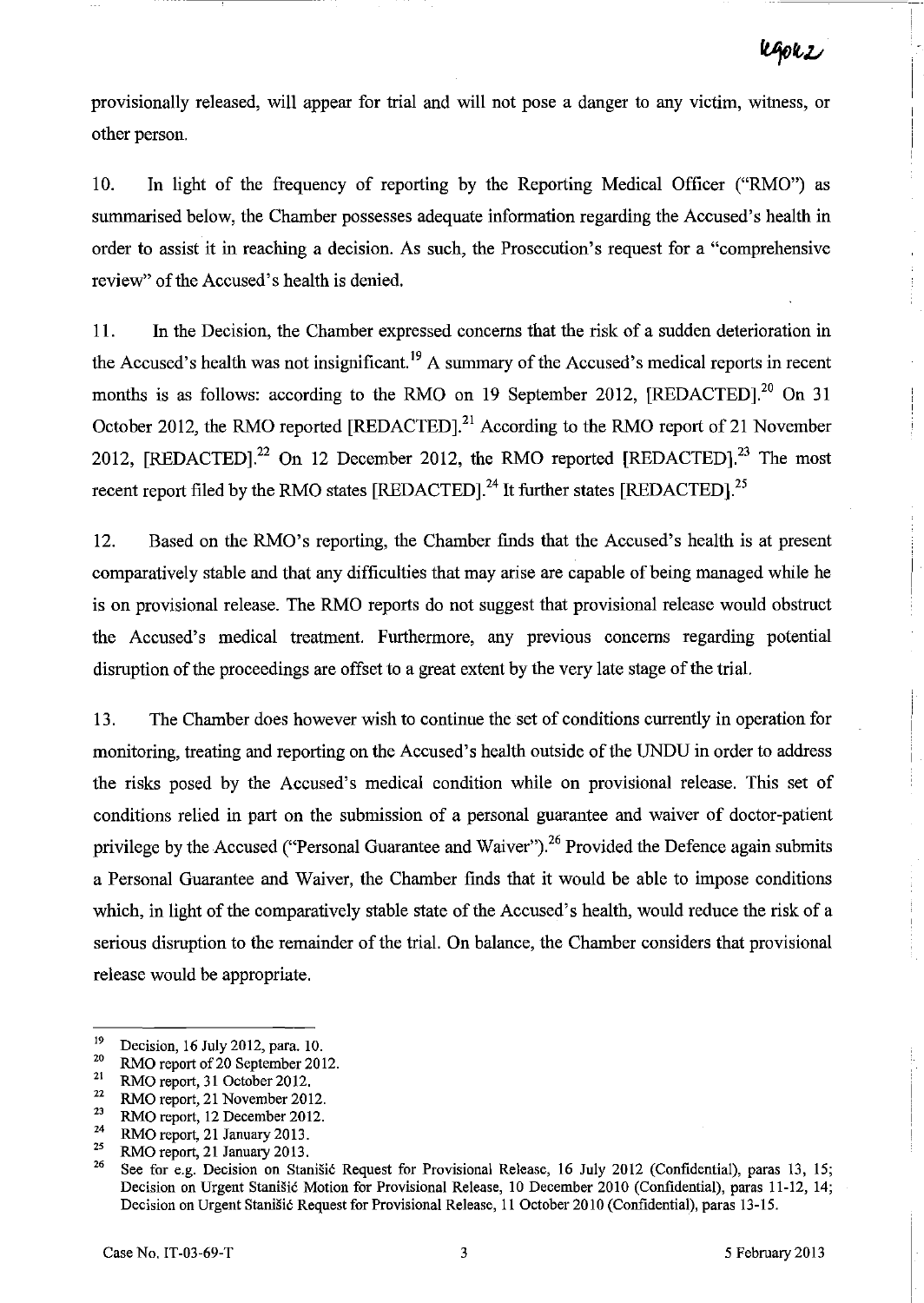# **kGok1**

14. As to the duration of the provisional release, the Chamber notes that as matters stand the Accused's presence is not required at the Tribunal until the date of entry of the judgement. The Chamber considers that given the anticipated date of entry of the judgement, within the not too distant future, provisional release until then is appropriate.

# **v. DISPOSITION**

15. For the foregoing reasons, pursuant to Rule 65 (B) of the Rules, the Chamber

**DENIES** the Prosecution request for a comprehensive medical review of the Accused and;

**GRANTS** the Request and:

- l. **INVITES** the Defence to file a Personal Guarantee and Waiver prior to the Accused's provisional release;
- 2. **INSTRUCTS** the RMO to:
- (a) conduct a medical examination of the Accused in the week prior to the provisional release;
- (b) report to the Chamber no later than 5 p.m. on 6 February 2013 on the medical condition of the Accused, identifying in particular any symptoms which might suggest a deterioration or potential deterioration in the Accused's condition and/or his ability to travel and addressing specifically whether the provisional release of the Accused would in any way obstruct the Accused's medical treatment;
- (c) put questions to the Accused by telephone once every three weeks during the Accused's provisional release, with a view to identifying in particular any symptoms which might suggest a deterioration or potential deterioration in the Accused's condition and/or his ability to travel; and
- (d) report to the Chamber on the medical condition of the Accused within two days of the aforementioned telephone interviews;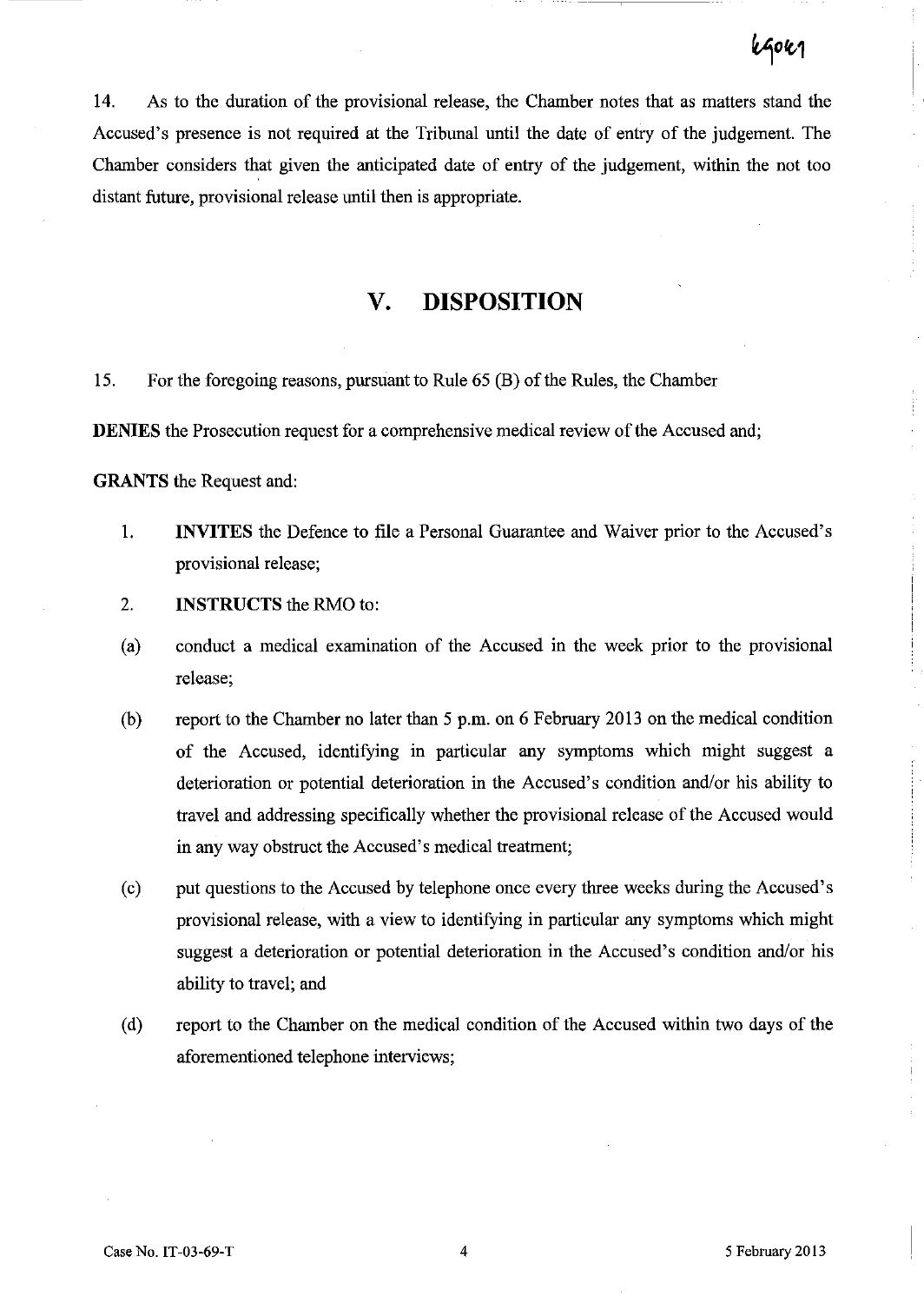#### 3. **ORDERS:**

- (a) that, provided the Defence has filed a Personal Guarantee and Waiver by the Accused, the Accused be transported to Schiphol airport in the Netherlands by the Dutch authorities on, or on the first practicable day after 7 February 2013;
- (b) that, at Schiphol airport, the Accused be provisionally released into the custody of officials of the Government of Serbia to be designated prior to his release in accordance with operative paragraph 7(a) hereof ("Designated Officials"), who shall accompany the Accused for the remainder of his travel to Serbia and to his place of residence;
- (c) the Accused to return to the Tribunal on or before a date which the Chamber will set as soon as it is able to project with greater clarity the date of the final judgement, and which it will communicate to the Registry, the parties, Serbia, and the Dutch authorities ("Return Date");
- (d) that, on his return, the Accused be accompanied by the Designated Officials, who shall deliver the Accused to the custody of the Dutch authorities at Schiphol airport on or before the Return Date and that the Dutch authorities then transport the Accused back to the UNDU; and
- ( e) that the Accused provide the addresses at which he will be staying in Belgrade to the Ministry of Justice of Serbia ("Ministry of Justice") and the Registrar of the Tribunal ("Registrar") before leaving the UNDU; that during the period of provisional release, the Accused abide by the following conditions; and that the authorities of the Government of Serbia, including the local police, ensure compliance with such conditions:
	- (i) to remain within the confines of the city of Belgrade;
	- (ii) to surrender his passport and any other valid travel documents to the Ministry of Justice;
	- (iii) to report each day before I p.m. to the police in Belgrade at a local police station to be designated by the Ministry of Justice in accordance with operative paragraph 7(b) hereof, unless admitted to a medical institution;
	- (iv) to consent to having the Ministry of Justice check with the local police about his presence and to the making of occasional, unannounced visits upon the Accused by the Ministry of Justice or by a person designated by the Registrar;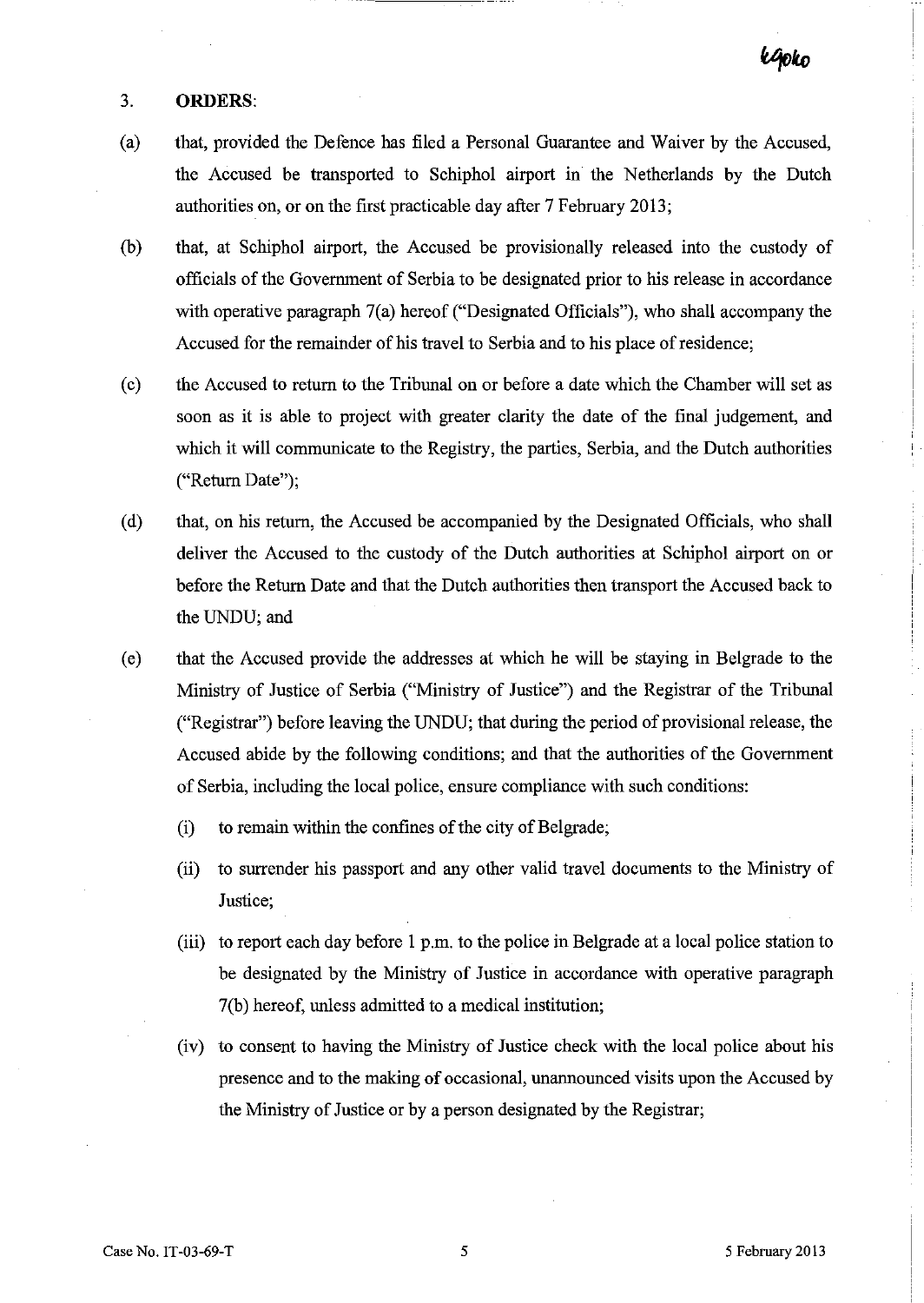- (v) not to have any contact whatsoever or in any way interfere with any victim or potential witness or to otherwise interfere in any way with the proceedings or the administration of justice;
- (vi) not to discuss his case with anyone, including the media, other than his counsel;
- (vii) not to seek direct access to documents or archives or to destroy any evidence;
- (viii) to comply strictly with any requirements of the authorities of the Government of Serbia necessary to enable them to comply with their obligations under this Order and their guarantees:
- $(ix)$  to return to the Tribunal on or before the date specified above in operative paragraph 3(c) hereof;
- (x) to comply strictly with any further order of the Chamber varying the terms of or terminating provisional release; and
- (xi) to comply with the reporting and treatment regime set out in operative paragraphs 2 and 4-6 hereof;
- 4. **INSTRUCTS** the Medical Service of the UNDU to be available, to the extent possible, for consultation regarding the treatment the Accused should receive, if contacted by an institution treating the Accused during the period of provisional release, as in operative paragraph  $6(e)$  hereof;
- 5. **ORDERS** that the Accused, during the period of provisional release:
- (a) arrange with the Registrar to return as soon as practicable to The Hague in case of any significant deterioration in his health, whether experienced personally or the symptoms of which are identified by medical practitioners;
- (b) not seek treatment from or consult with any medical practitioner other than the Medical Service of the UNDU and his current treating specialists, unless in need of urgent medical attention or when acting on and in accordance with the specific advice of the Medical Service of the UNDU and/or his current treating specialists; and
- (c) if required to seek urgent medical attention, or if specifically advised by the Medical Service of the UNDU and/or his current treating specialists to seek medical attention, notify the Registrar, directly or via counsel, as soon as possible of the name and address of any medical practitioner consulted and, if applicable, of the name and address of any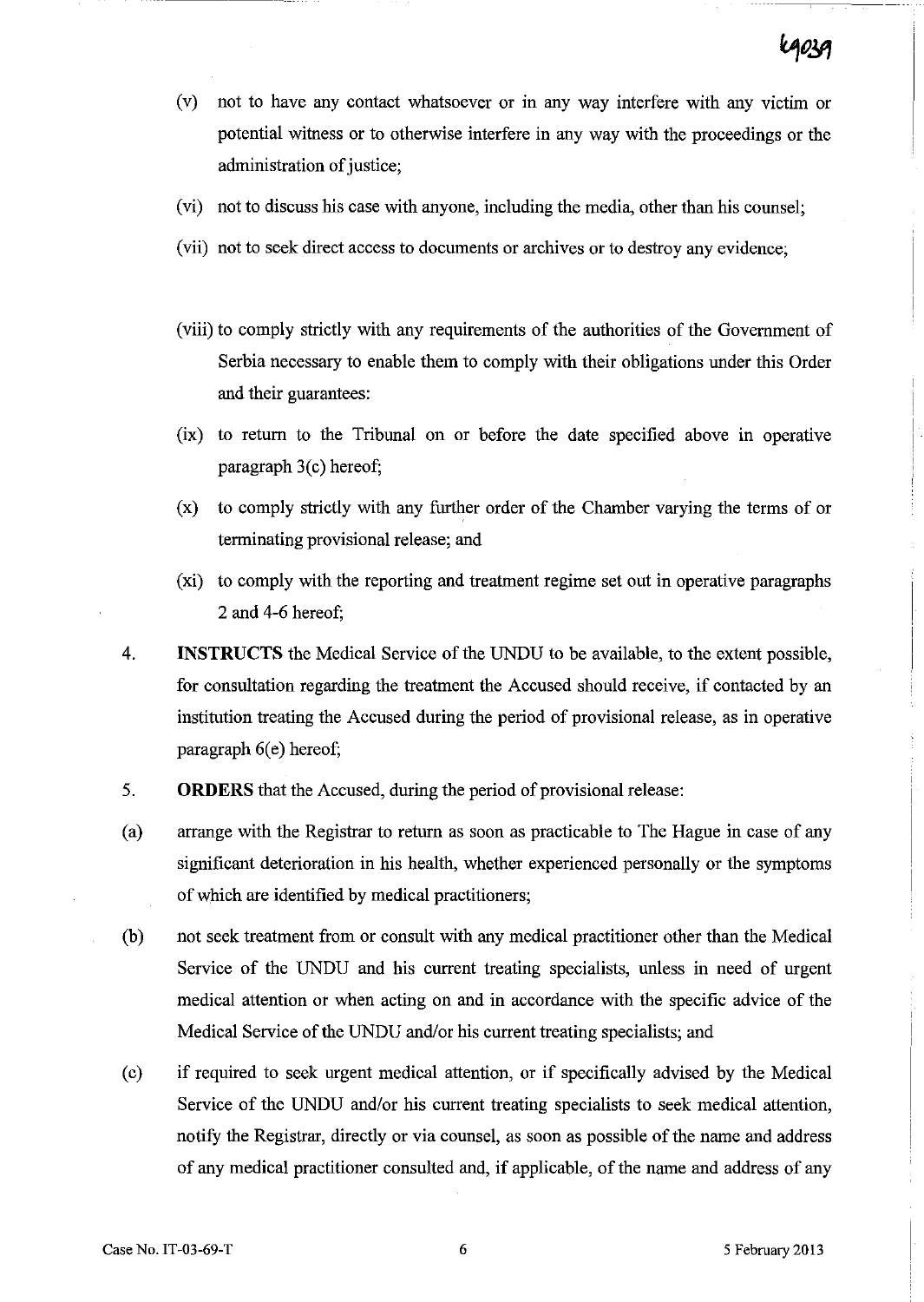institution where he has been or will be treated or to which he has been or will be admitted;

- 6. **REQUIRES** that the Government of Serbia ensure, to the fullest extent possible, that any institution treating the Accused or to which the Accused is admitted during the period of provisional release, including the Military Medical Hospital in Belgrade:
- (a) reports to the Registrar as soon as possible regarding the arrival, assessment, or admission of the Accused at the institution;
- (b) reports to the Registrar as soon as possible on any treatment the Accused is to receive or has received;
- (c) notifies the Registrar of the identity of **all** medical practitioners involved in the treatment of the Accused at and/or by the institution;
- (d) allows the RMO, the Medical Service of the UNDU, the Accused's current treating specialists, and any other medical experts appointed by the Chamber, to examine the Accused at any time;
- (e) to the extent possible, treats the Accused only in consultation with the Medical Service of the UNDU regarding the treatment the Accused should receive;
- (f) treats the Accused with a view to his returning as soon as practicable to The Hague, where he can receive further treatment; and
- (g) in the event that the Accused is admitted to a medical institution, allows the member of the police appointed under operative paragraph 7(c) hereof and any person(s) making an unannounced visit pursuant to operative paragraph  $3(e)(iv)$  hereof to verify at any time that the Accused is present at the institution;
- 7. **REQUIRES** the Government of Serbia to assume responsibility as follows:
- (a) by designating officials of the Government of Serbia into whose custody the Accused shall be provisionally released and who shall accompany the Accused from Schiphol airport to Serbia and to his place of residence, as well as upon his return, and notifying, as soon as practicable, the Chamber and the Registrar of the names of the Designated Officials;
- (b) by designating a local police station in Belgrade to which the Accused is to report each day during the period of provisional release, and notifying, as soon as practicable, the Chamber and the Registrar of the name and location of this police station;

I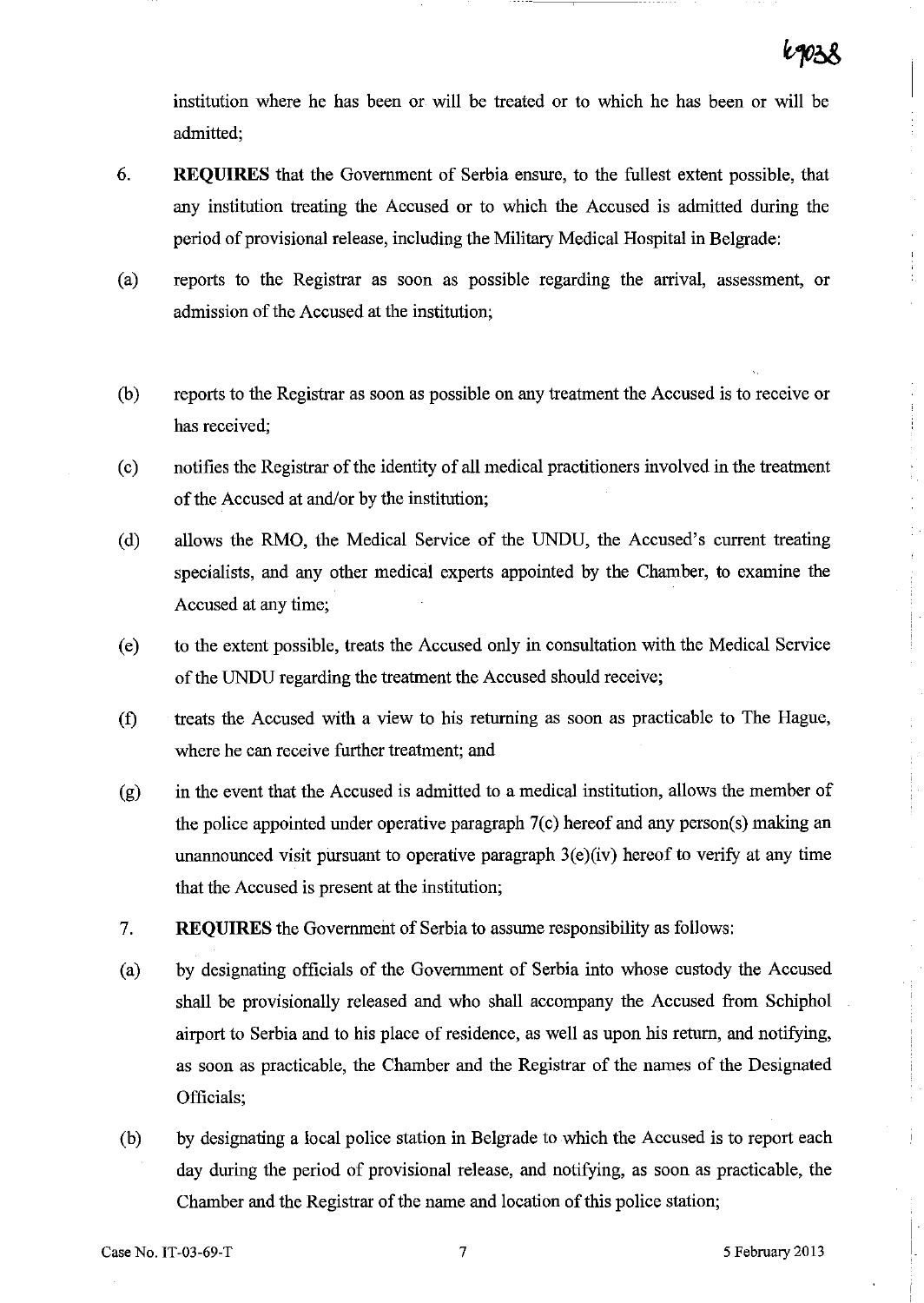- (c) in the event that the Accused is admitted to a medical institution, by appointing a member of the police to verify at least daily that the Accused is present at that institution, and by notifying, as soon as practicable, the Chamber and the Registrar of the name of this member of the police;
- (d) for the personal security and safety of the Accused while on provisional release;
- (e) for all expenses concerning transport of the Accused from Schiphol airport to Belgrade and back;
- (f) for all expenses concerning accommodation, medical treatment and security of the Accused while on provisional release;
- (g) by not issuing any new passports or other documents which would enable the Accused to travel;
- (h) by submitting a weekly written report to the Chamber as to the compliance of the Accused with the terms of this Order;
- (i) by arresting and detaining the Accused immediately should he breach any of the conditions of this Order; and
- G) by reporting immediately to the Chamber any breach of the conditions set out above;
- 8. **INSTRUCTS** the Registrar to:
- (a) consult with the Ministry of Justice of the Netherlands as to the practical arrangements for the release of the Accused;
- (b) continue to detain the Accused at the UNDU until such time as the Chamber and the Registrar have been notified of the name of the Designated Officials into whose custody the Accused is to be provisionally released;
- (c) facilitate the examination of the Accused by the RMO as outlined in operative paragraphs 2(c)-(d) hereof, including by providing the UNDU and the Accused with the contact details necessary for this communication;
- (d) provide to the Accused and to the Government of Serbia the contact details necessary for the communications set out in operative paragraphs  $5(c)$ ,  $6(a)-(c)$ , and  $6(e)$  hereof; and
- (e) provide to the Chamber, without delay, the reports and notifications set out in operative paragraphs S(c) and 6(a)-(c) hereof; and
- 9. **REQUESTS** the authorities of all States through which the Accused will travel to: